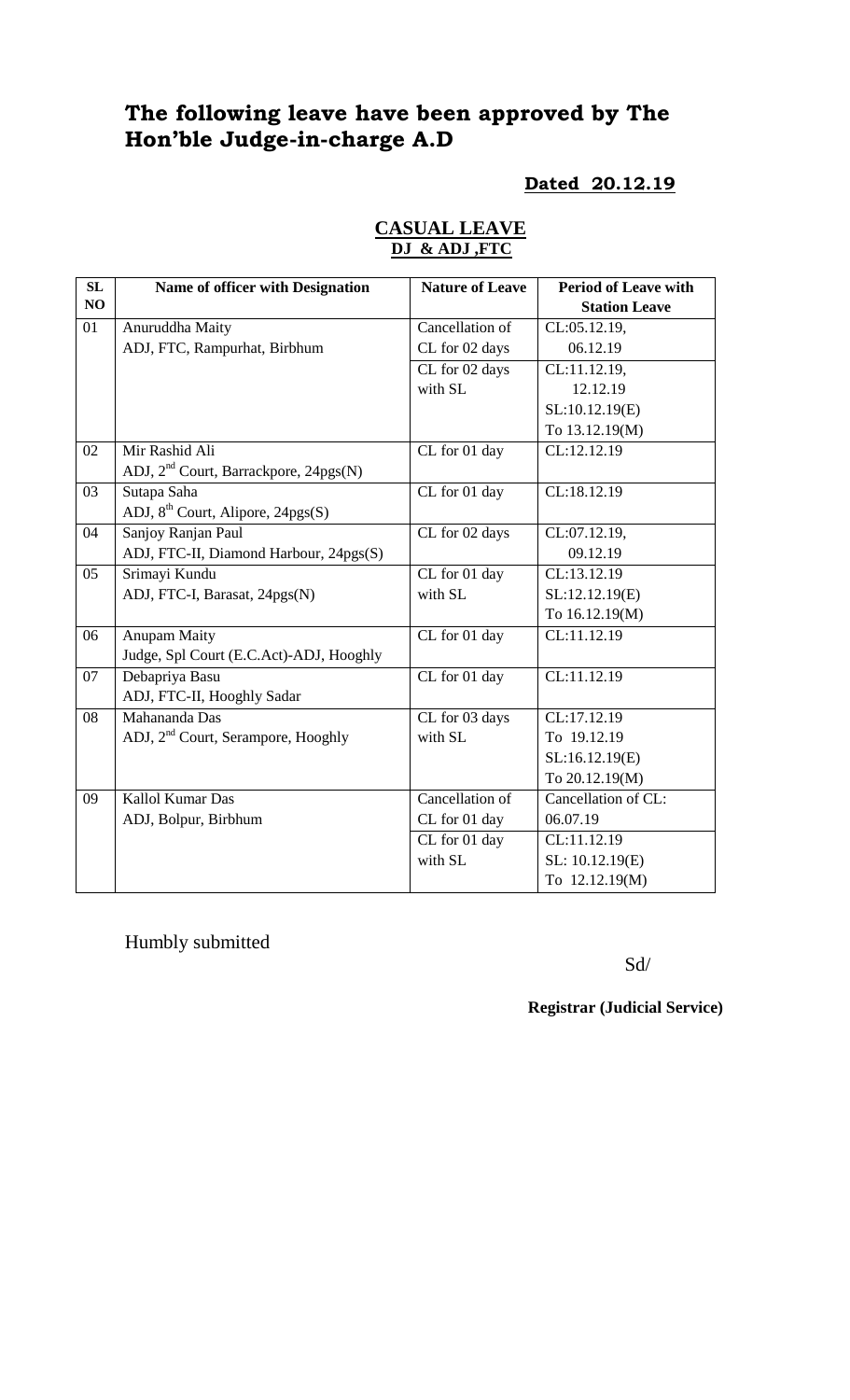# **The following leave have been approved by The Hon'ble Judge-in-charge A.D**

### **Dated 20.12.19**

### **CASUAL LEAVE DJ & ADJ ,FTC**

| SL             | Name of officer with Designation | <b>Nature of Leave</b> | <b>Period of Leave with</b> |
|----------------|----------------------------------|------------------------|-----------------------------|
| N <sub>O</sub> |                                  |                        | <b>Station Leave</b>        |
| 01             | Madhumita Roy                    | CL for 01 day with     | CL:21.12.19                 |
|                | ADJ, FTC, Suri, Birbhum          | <b>SL</b>              | SL:20.12.19(E)              |
|                |                                  |                        | To 23.12.19(M)              |
| 02             | <b>Sukumar Roy</b>               | <b>SL</b>              | SL:29.12.19(E)              |
|                | DJ,                              |                        | To 02.01.20(M)              |
|                | Coochbehar                       |                        |                             |

Humbly submitted

Sd/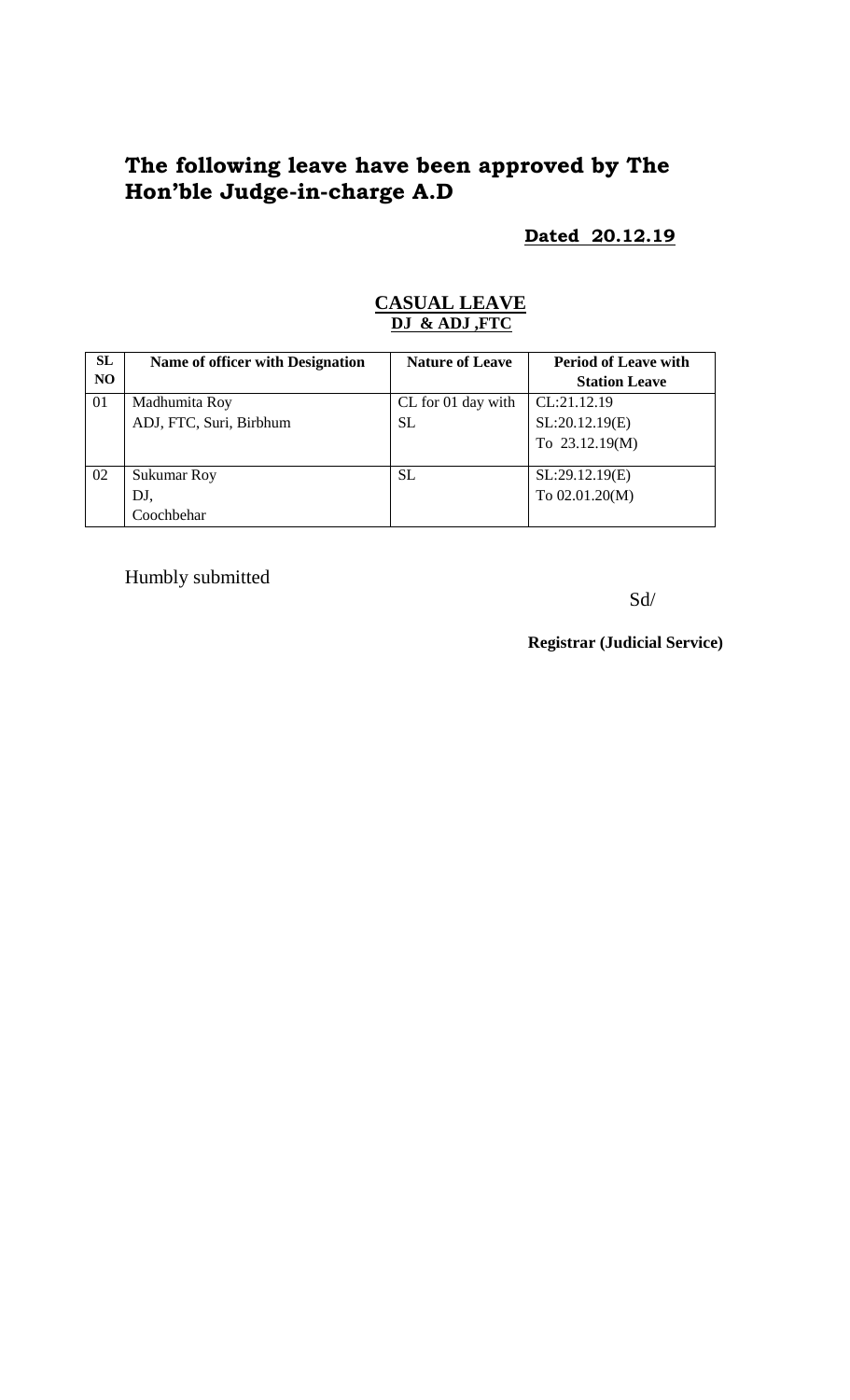## **The following leave have been approved by the Hon'ble Judge-in-Charge A.D.**

### **Dated : 20.12.2019**

#### **DJ/ADJ**

| SL<br>N <sub>O</sub> | Name of officer with Designation                                  | <b>Nature of Leave</b>   | <b>Period of Leave with Station</b><br><b>Leave</b> |
|----------------------|-------------------------------------------------------------------|--------------------------|-----------------------------------------------------|
| 01                   | Sri Dharani Adhikary<br>ADJ, 1 <sup>st</sup> Court, Suri, Birbhum | Earned Leave for 05 days | From $03.12.2019$ to<br>07.12.2019                  |

#### **ADJ, FTC/ CJ(SD)**

| SL<br>NO | Name of officer with Designation                                        | <b>Nature of Leave</b>  | <b>Period of Leave with Station</b><br><b>Leave</b> |
|----------|-------------------------------------------------------------------------|-------------------------|-----------------------------------------------------|
| 02       | Mrs. Prajna Gargi (Bhattacharya), Hussain<br>$CJ(SD)$ , Bolpur, Birbhum | Eanred Leave for 01 day | On $16.12.2019$                                     |

### **JM**

| SL<br>NO | Name of officer with Designation                                           | <b>Nature of Leave</b>   | <b>Period of Leave with Station</b><br>Leave |
|----------|----------------------------------------------------------------------------|--------------------------|----------------------------------------------|
| 03       | Shri Sourav Subba<br>Municipal Magistrate, 4 <sup>th</sup> Court, Calcutta | Earned Leave for 04 days | From $02.12.2019$ to<br>05.12.2019           |

Humbly submitted Sd/-